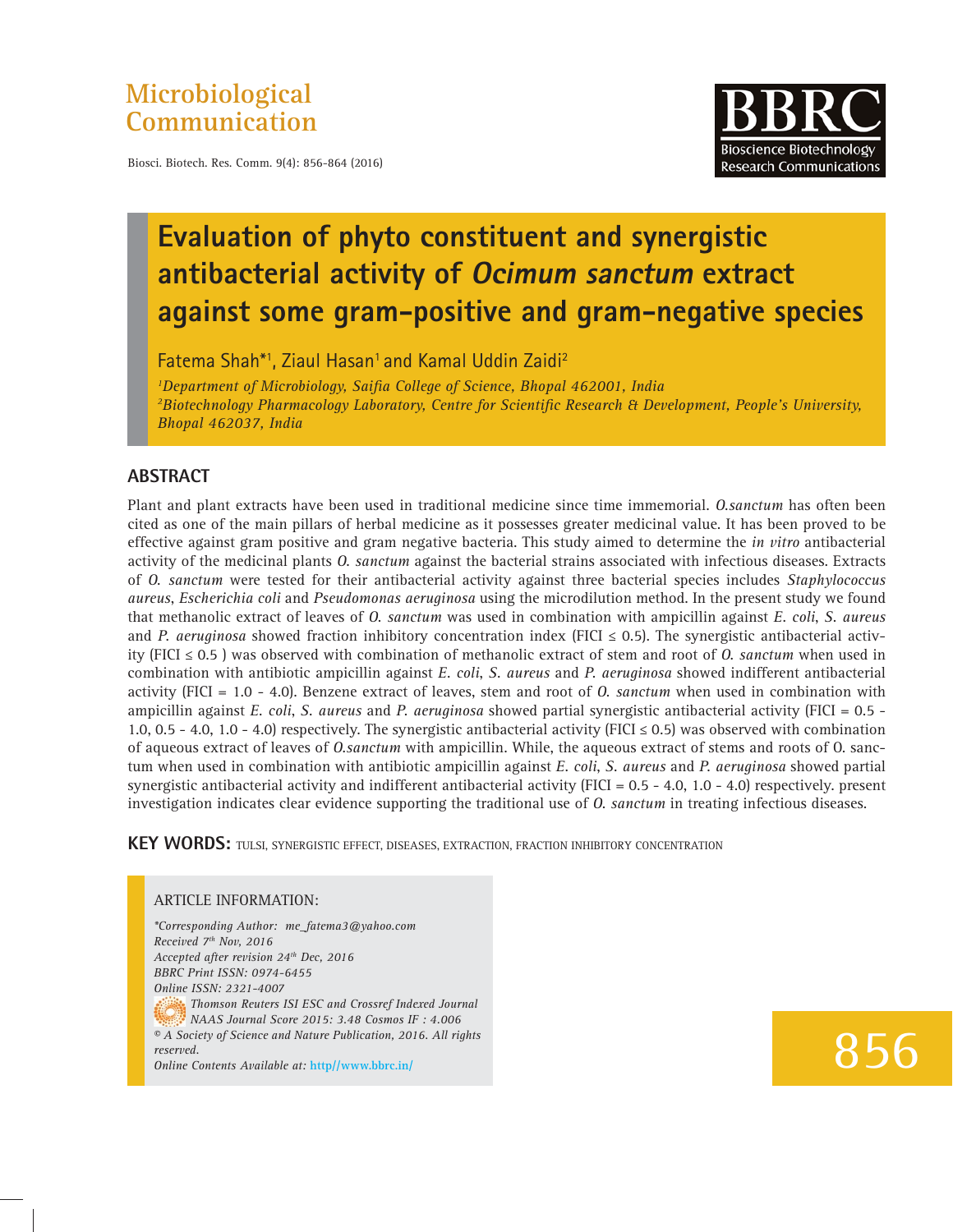#### **INTRODUCTION**

In modern complementary and alternative medical practice, plants are the primary source of therapeutics and each part of the plant, including the seeds, root, stem, leaves, and fruit, potentially contains bioactive components. The search for alternative antimicrobial compounds is an urgent area of biomedical research and extracts derived from plants have long held interest as potential sources of new therapeutic agents. The medicinal use of plants is probably as old as mankind. Plants have continued to be a valuable source of natural products for maintaining human health. Various medicinal plants have been used for years in daily life to treat disease all over the world. One of the remotest works in traditional herbal medicine is Viriksh Ayurveda, compiled even before the beginning of Christian era (Himal *et al*., 2008, Mandave et al., 2014. Jiang et al., 2015 and Sarah et al., 2016).

In the ancient Ayurvedic text, the *Charaka Samhita*, Tulsi has been documented to be of immense use in the treatment of headaches, rhinitis, stomach disorders, inflammation, heart diseases, various forms of poisoning and malaria (Gupta *et al.,* 2002). Each part of the plant has proven to offer protection against various diseases; the aqueous and alcoholic extract from the leaves have various pharmacological activities such as anti-inflammatory, antipyretic, analgesic, antiasthmatic, antiemetic, antidiabetic, hepatoprotective, hypotensive, hypolipidemic, and antistress agents. Further, distillation of the leaves yields oil of the plant which is known to possess antibacterial, antioxidant, and anti-inflammatory properties and is used extensively in the pharmaceutical industry mainly for skin cream preparations (Watson et al., 2012). Different parts of *Ocimum sanctum* Linn (known as Tulsi), a small herb seen throughout India, have been used for various medicinal purposes. The main bioactive components in medicinal plants are considered to be combinations of secondary metabolites (Wu *et al.,* 2016).

Recently Hanaa et al (2016) have been demonstrated that antimicrobial activity of *Ocimum tenuiflorum essen*tial oil and their major constituents against three species of bacteria. This study was designed at authenticated the traditional use of *Ocimum sanctum* medicinal plants against human pathogenic bacteria, causing a number of human disease including *Escherichia coli*, *Pseudomonas aeruginosa* and *Staphylococcus aureus* by assess their *in vitro* antibacterial activity. Due to insufficient screening of the natural compounds and the limited understanding of their mechanism of action against the microorganism the need of the hour is to identify more and more natural compounds which exhibit synergistic behavior with the antibiotics.

#### **MATERIAL AND METHODS**

Plant materials *Ocimum sanctum* (Tulsi) were purchased from local market and were authenticated by Dr. S.S. Khan of Botany, Department Saifia Science College Bhopal. The voucher specimen no (J/R201) was deposited at the Herbarium of the Faculty of Botany Department, Saifia Science College Bhopal (M.P.) India. Human disease causing bacteria; *Escherichia coli* (MTCC 739), *Staphylococcus aureus* (MTCC 96) *Pseudomonas aeruginosa* (MTCC 74) were procured from Institute of Microbial Technology, Chandigarh (IMTECH), India. These bacterial strains were then used for studying the antimicrobial efficiency.

The phytochemical constituents of the *Ocimum sanctum* plant parts (leaf, stem, and root) were extracted in soxhlet apparatus using various solvents Kokate, 1991; Trease and Evans, 1989). Soxhlet extraction is used for separating components based on the difference in the solubility in the solvent. The powdered plant material (50 gm) was placed in the soxhlet extractor flask. 500 ml of the organic solvent was taken in the round bottom flask. The soxhlet extraction was carried out continuously at an appropriate temperature for 6-8 hrs, till colorless extract is collected in the extractor flask. The extract thus obtained was collected in collection bottles and was further subjected to concentration using Rotary vacuum evaporator. After soxhlet extraction the extracts obtained were filtered and then each of the extract was concentrated using rotary vacuum evaporator. The individual extracts were taken in round bottom flask which was heated at appropriate temperature on a water bath. The vapors of the solvent rise in the condenser and after condensation the solvent droplets was collected in the collecting flask.

The resultant sticky mass was collected in the crucible. It was dried at a low temperature in the oven. The solid mass obtained was stored in a suitable volume of 10% dimethyl sulphoxide (DMSO) with a drop of Tween-20. Aqueous extract of the individual plant parts was prepared by decoction method. Filter paper packets of 50 gm of the individual plant parts were prepared. These packets were place separately in 200 ml of hot water contained in bottles. The extraction was carried out for 24  $\degree$  C with intermittent shaking. The extracts obtained were concentrated and dried. The dried mass obtained was stored in a suitable volume of 10% dimethyl sulphate (DMSO) with a drop of tween-20.

#### **Phytochemical analysis**

Chemical test were carried out to identify various constituents using standard method of (Trease and Evans 1989; Harbone, 1973). Mayer reagent was prepared by dissolving 1.36 grams of mercuric chloride in 60 ml of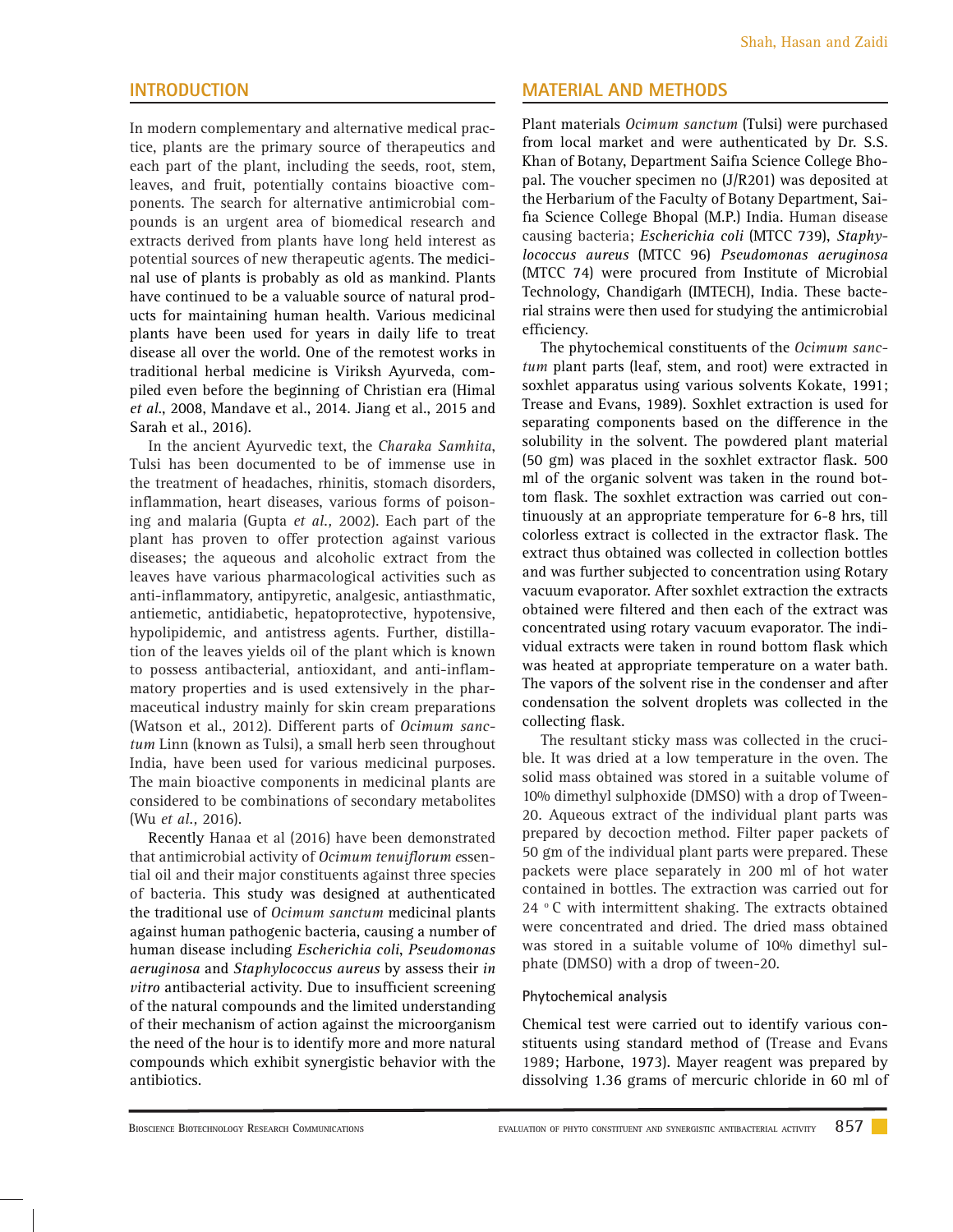distilled water and 5 grams of potassium iodide in 20 ml of distilled water. Both the above solution was mixed and volume of the reagent adjusted to 100 ml by distilled water. 1 ml of the plant extract was taken and few drops of mayer reagents were added. Formation of cream colour precipitate was confirms the presence of alkaloid. Fehling solution was prepared by dissolving 4.36 gram of copper sulphate in 50 ml of distilled water and by dissolving 17.3 grams of sodium potassium tartarate and 5 gram of sodium hydroxide in 50 ml of distilled water. Both the solution were mixed prior to use.1 ml of the extract were taken and few drops of fehling solution was added. Formation of red precipitate confirms the presence of carbohydrates and glycosides. Ferric chloride solution was prepared by dissolving 5 grams of ferric chloride in 100 ml of 90% ethanol. 1 ml of extract was taken and few drops of ferric chloride solution were added. Formation of bluish black precipitate confirms the presence of phenolic compounds and tannins.

Ninhydrin solution was prepared by dissolving 0.3 grams of ninhydrin in 100 ml of ethanol. 1 ml of extract was taken and few drops of ninhydrin solution were added and purplish pink colour confirms the presence of proteins and amino acids in extracts. Alkaline reagent was prepared by dissolving 10 grams of sodium hydroxide in 100 ml of distilled water. 1 ml of extract was taken and few drops of sodium hydroxide solution were added. Intense yellow colour confirms the presence of flavonoids. 1 ml of the extract was taken and mixed with few drops of chloroform and few drops of sulphuric acids. A reddish brown colour confirms the presence of terpenoids.1 ml of the extract was taken and diluted with distilled water to 10 ml. Formation of stable foam confirms the presence of saponins.1 ml of the extract was mixed with 5 ml of distilled water mixture was heated and to it was added 5 ml of 1% HCl. Formation of red precipitate confirms the presence of phlobatanins.1 ml of the extract was taken and to it was added in 2 ml of chloroform and 2 ml of concentrated sulphuric acid. Formation of reddish brown layer at the interface confirms the presence of steroids.

#### **Assay of antimicrobial activity using disc diffusion method**

Disc diffusion method for antimicrobial susceptibility testing was carried out according to the standard method by Bauer *et al*., 1996 to assess the presence of antibacterial activities of the various samples. A bacterial suspension was prepared for each of bacteria used for the study. 1 ml of the bacterial suspension was taken in sterile petriplate. To it was added molten nutrient agar media under aseptic conditions and mixed well. It was allowed to solidify for 1 hour to allow the bacteria to grow. These plates were used for sensitivity test. What-

man filter paper disc were impregnated with the samples and were placed on nutrient agar surface. Positive control plate was also prepared with standard antibiotic disc and negative control plate was prepared using DMSO. The plates were then incubated at 37  $\,^{\circ}$ C for 24 hrs. After the incubation the plates were examine for zone of inhibition. The inhibition zones were measured using antibiotic zone reader scale

#### **Determination of Minimum Inhibitory Concentration (MIC)**

The minimum inhibitory concentration of the plant extracts, antibiotics and combination of plant extracts and antibiotics was determined by diluting the extracts in Nutrient broth to give concentration of 1024, 512, 256, 128, 64, 32, 16, 8, 4 and 2 μg /ml. 2 ml of plant extracts, antibiotics and combination of plant extracts and antibiotics was added to the first tube containing 2 ml of broth. The tube was shaken and 2 ml transferred aseptically to the next tube containing the same quantity of broth. This was done until serial dilution was achieved in the last tube that is the tenth tube. Then 0.1 ml of the MTCC bacterial culture suspension was inoculated into each test tube and they were incubated at  $37^\circ$ C for 24 hours. The absorbance of the tubes was taken in UV-VIS spectrophotometer. The minimum inhibitory concentration was regarded as the lowest concentration of the extract that did not permit any visible growth when compared with the control tube.

#### **Calculate FIC and FIC Index**

A widely accepted method, to measure the effect of combination of plant extract and antibiotic is the fractional index. The fractional index is used to identify whether a combination therapy is synergistic, additive or antagonistic. The Inhibitory Concentration is determined using MIC measurements. The fractional Inhibitory Concentration Index (∑FIC) is the sum of the FICS of each of the plant extract and antibiotics (Rakholiya *et al*., 2015).

#### **Calculations**

The FIC was calculated for plant extract and antibiotic as follows:

| $FIC$ for Plant extract $=$ |  | MIC of plant extractin combination |
|-----------------------------|--|------------------------------------|
|                             |  | MIC of plant extract               |

The FIC was calculated for plant extract and antibiotic as follows:

|                        | MIC of plant extractin combination |
|------------------------|------------------------------------|
| FIC for Antibiotic $=$ | MIC of plant extract               |

Calculated the summation of FIC ( $\Sigma$ FIC) index for each combination as follows:-

**FIC = FIC of Plant Extracts + FIC of Antibiotics**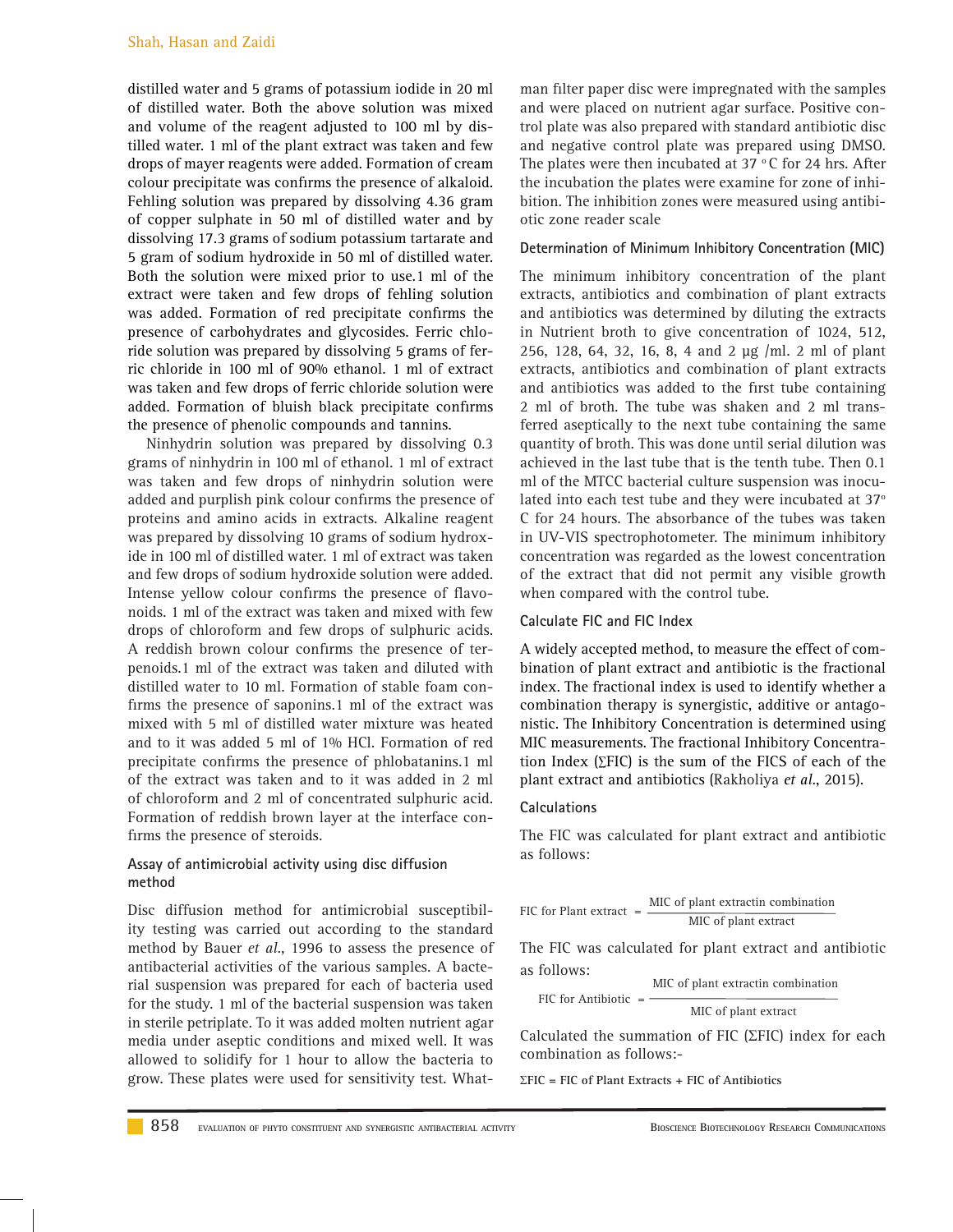#### **RESULTS**

**Antibacterial activity of methanolic extracts of O. sanctum with ampicillin** 

The zone of inhibition of the leaf extract against *E. coli*, *P. aeruginosa* and *S. aureus* was 18mm, 15mm and 23mm respectively. The ZOI of the combination of leaf extract of *O. sanctum* and ampicillin were 29mm, 27mm and 30mm. The MIC of the leaf extract was 32μg/ml, 16μg/ml and 32μg/ml against *E. coli*, *P. aeruginosa* and *S. aureus.* The MIC of the combination of leaf extract of *O. sanctum* and ampicillin were 4 μg/ml, 4μg/ml and 4μg/ml respectively. The ZOI of the stem extract against *E. coli*, *P. aeruginosa* and *S. aureus* were 15mm, 10mm and 14mm respectively. The ZOI of the combination of stem extract of *O. sanctum* and ampicillin were 28mm, 21mm and 26mm (Table 1).

The minimum inhibitory concentration values of the stem extract were 16μg/ml, 32μg/ml and 64μg/ ml against *E. coli*, *P. aeruginosa* and *S. aureus.* The MIC of the combination of stem extract of *O. sanctum* and ampicillin were 4μg/ml, 16μg/ml and 16μg/ml respectively. The ZOI of the root extract against *E. coli*, *P. aeruginosa* and *S. aureus* were 0mm, 0mm and 10mm respectively. The ZOI of the combination of root extract of *O. sanctum* and ampicillin were 24mm, 22mm and 23mm. The MIC of the root extract was 64μg/ml, 256μg/ ml and 128μg/ml against *E. coli*, *P. aeruginosa* and *S. aureus.* The MIC of the combination of root extract of *O. sanctum* and ampicillin were 32μg/ml, 32μg/ml and 16μg/ml respectively (Table 1).

#### **Antibacterial activity of combined effect of benzene extracts of O. sanctum with ampicillin**

The zone of inhibition of the leaf extract against *E. coli*, P*. aeruginosa* and *S. aureus* was 13mm, 8mm and 15mm

respectively. The ZOI of the combination of leaf extract of *O. sanctum* and ampicillin were 26mm, 21mm and 28mm. The MIC of the leaf extract was 32μg/ml, 16μg/ ml and 32μg/ml against *E. coli*, P*. aeruginosa* and *S. aureus.* The MIC of the combination of leaf extract of *O. sanctum* and ampicillin were 8μg/ml. The ZOI of the stem extract against *E. coli*, P*. aeruginosa* and *S. aureus* was 11 mm, 0 mm and 10 mm respectively. The ZOI of the combination of stem extract of *O. sanctum* and ampicillin were 25 mm, 20 mm and 22mm (Table 2).The minimum inhibitory concentration values of the stem extract were 64μg/ml, 128μg/ml and 32μg/ml against *E. coli*, P*. aeruginosa* and *S. aureus.* The MIC of the combination of stem extract of *O. sanctum* and ampicillin were 8μg/ml, 16μg/ml and 16μg/ml respectively. The ZOI of the root extract against *E. coli*, P*. aeruginosa* and *S. aureus* was 0mm, 0mm and 8mm respectively.The ZOI of the combination of root extract of *O. sanctum* and ampicillin were 24 mm, 22 mm and 23 mm. The MIC of the root extract was 64 μg/ml, 32μg/ml and 64 μg/ml against *E. coli*, *P. aeruginosa* and *S. aureus.* The MIC of the combination of root extract of *O. sanctum* and ampicillin were 16μg/ml, 16μg/ml and 32μg/ml respectively (Table 2).

#### **Antibacterial activity of combined effect of aqueous extracts of O. sanctum with ampicillin**

The zone of inhibition of the leaf extract against *E. coli*, P*. aeruginosa* and *S. aureus* was 17mm, 14mm and 20mm respectively. The ZOI of the combination of leaf extract of *O. sanctum* and ampicillin were 28mm, 26mm and 29mm. The MIC of the leaf extract was 16 μg/ml, 64μg/ml and 32μg/ml against *E. coli*, P*. aeruginosa* and *S. aureus.* The MIC of the combination of leaf extract of *O. sanctum* and ampicillin were 2μg/ml, 16μg/ml and 8

| Table 1: Zone of Inhibition, Minimum Inhibitory Concentration and Fractional Inhibitory Concentration of methanolic<br>extract of leaf, stem and root of <i>O. sanctum</i> . |                          |                         |           |                |                                                         |                |                                                   |               |           |  |  |
|------------------------------------------------------------------------------------------------------------------------------------------------------------------------------|--------------------------|-------------------------|-----------|----------------|---------------------------------------------------------|----------------|---------------------------------------------------|---------------|-----------|--|--|
| Plants<br>material                                                                                                                                                           |                          | Zone of Inhibition (mm) |           |                | Minimum Inhibitory<br>Concentration in $\mu$ g/ml (MIC) |                | Fractional Inhibitory Conc.<br>FIC & $\Sigma$ FIC |               |           |  |  |
|                                                                                                                                                                              | E. coli                  | P. aeruginosa           | S. aureus | E. coli        | P. aeruginosa                                           | S. aureus      | E. coli                                           | P. aeruginosa | S. aureus |  |  |
| Leaf                                                                                                                                                                         | 18                       | 15                      | 23        | 32             | 16                                                      | 32             | 0.125                                             | 0.250         | 0.125     |  |  |
| Ampicillin                                                                                                                                                                   | 23                       | 2.1                     | 22        | 16             | 16                                                      | 32             | 0.250                                             | 0.250         | 0.125     |  |  |
| Leaf with<br>Ampicillin                                                                                                                                                      | 29                       | 27                      | 30        | $\overline{4}$ | $\overline{4}$                                          | $\overline{4}$ | 0.375                                             | 0.500         | 0.250     |  |  |
| Stem                                                                                                                                                                         | 15                       | 10 <sup>1</sup>         | 14        | 16             | 32                                                      | 64             | 0.250                                             | 0.500         | 0.250     |  |  |
| Ampicillin                                                                                                                                                                   | 23                       | 21                      | 22        | 16             | 32                                                      | 32             | 0.250                                             | 0.500         | 0.500     |  |  |
| Stem with<br>Ampicillin                                                                                                                                                      | 28                       | 2.1                     | 26        | $\overline{4}$ | 16                                                      | 16             | 0.500                                             | 1.000         | 0.750     |  |  |
| Root                                                                                                                                                                         | $\overline{\phantom{a}}$ |                         | 10        | 64             | 256                                                     | 128            | 0.500                                             | 1.000         | 1.500     |  |  |
| Ampicillin                                                                                                                                                                   | 23                       | 2.1                     | 22        | 32             | 32                                                      | 16             | 0.125                                             | 1.000         | 1.125     |  |  |
| Root with<br>Ampicillin                                                                                                                                                      | 24                       | 22                      | 23        | 32             | 32                                                      | 16             | 0.125                                             | 1.000         | 1.125     |  |  |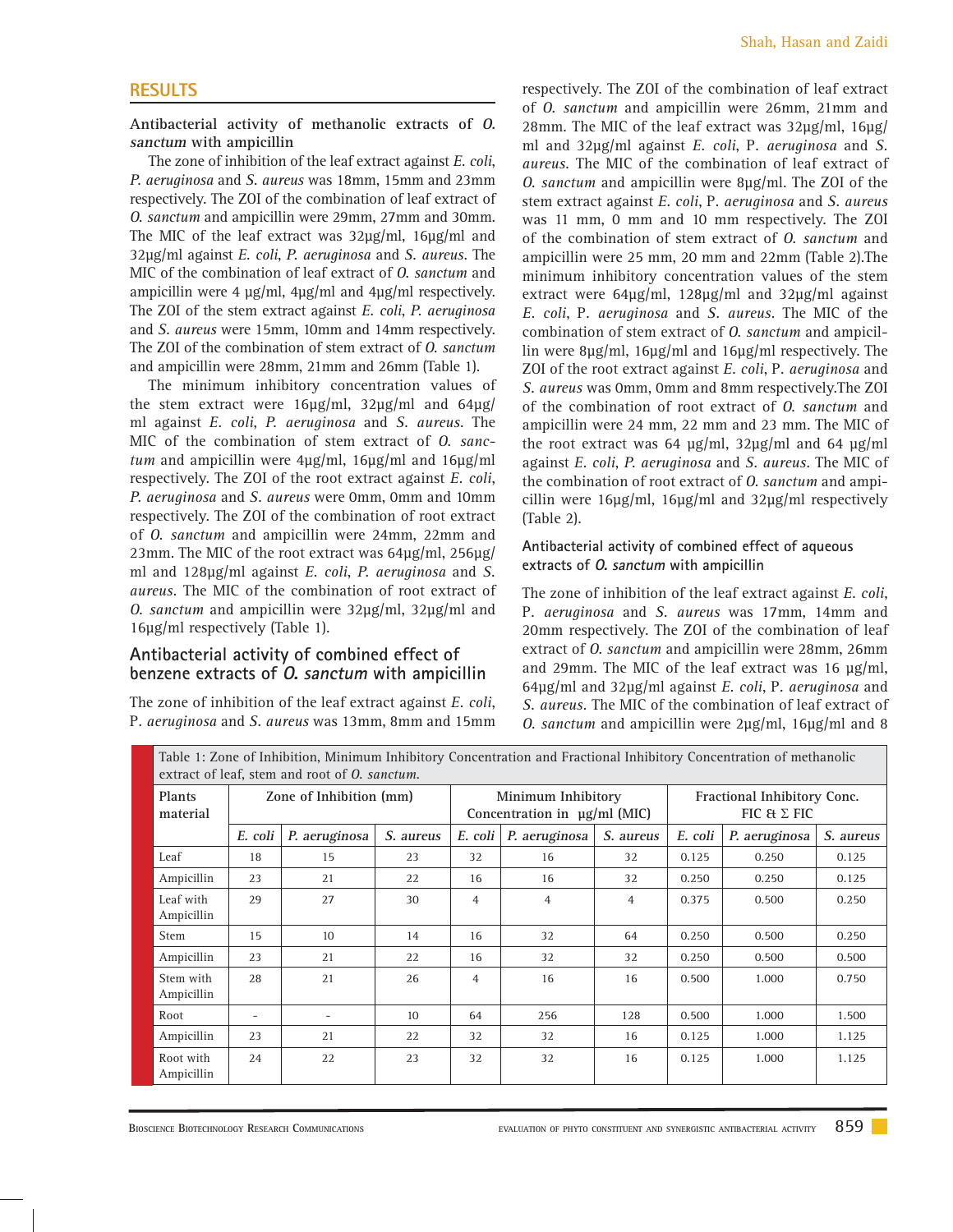| extract of leaf, stem and root of <i>O. sanctum</i> . |                          |                          |              |         |                                                         |              |                                                   |                  |           |  |  |
|-------------------------------------------------------|--------------------------|--------------------------|--------------|---------|---------------------------------------------------------|--------------|---------------------------------------------------|------------------|-----------|--|--|
| Plants                                                |                          | Zone of Inhibition (mm)  |              |         | Minimum Inhibitory<br>Concentration in $\mu$ g/ml (MIC) |              | Fractional Inhibitory Conc.<br>FIC $E \Sigma$ FIC |                  |           |  |  |
| material                                              | E. coli                  | P.<br>aeruginosa         | S.<br>aureus | E. coli | P.<br>aeruginosa                                        | S.<br>aureus | E. coli                                           | P.<br>aeruginosa | S. aureus |  |  |
| Leaf                                                  | 13                       | 8                        | 15           | 32      | 16                                                      | 32           | 0.250                                             | 0.500            | 0.250     |  |  |
| Ampicillin                                            | 23                       | 21                       | 22           | 16      | 16                                                      | 32           | 0.500                                             | 0.500            | 0.250     |  |  |
| Leaf with<br>Ampicillin                               | 26                       | 21                       | 28           | 8       | 8                                                       | 8            | 0.750                                             | 0.1000           | 0.500     |  |  |
| <b>Stem</b>                                           | 11                       | $\overline{\phantom{a}}$ | 10           | 64      | 128                                                     | 32           | 0.125                                             | 0.125            | 0.500     |  |  |
| Ampicillin                                            | 23                       | 21                       | 22           | 16      | 16                                                      | 32           | 0.500                                             | 0.1000           | 0.500     |  |  |
| Stem with<br>Ampicillin                               | 25                       | 20                       | 22           | 8       | 16                                                      | 16           | 0.625                                             | 1.125            | 0.1000    |  |  |
| Root                                                  | $\overline{\phantom{a}}$ | $\overline{\phantom{a}}$ | 8            | 64      | 32                                                      | 64           | 0.250                                             | 0.500            | 0.500     |  |  |
| Ampicillin                                            | 23                       | 21                       | 22           | 16      | 16                                                      | 32           | 1.000                                             | 1.000            | 1.000     |  |  |
| Root with<br>Ampicillin                               | 24                       | 22                       | 23           | 16      | 16                                                      | 32           | 1.250                                             | 1.500            | 1.500     |  |  |

Table 2: Zone of Inhibition, Minimum Inhibitory Concentration and Fractional Inhibitory Concentration of Benzene

μg/ml respectively. The ZOI of the stem extract against *E. coli*, P*. aeruginosa* and *S. aureus* was 12 mm, 0 mm and 16 mm respectively. The ZOI of the combination of stem extract of *O. sanctum* and ampicillin were 25mm, 22mm and 28mm (Table 3).

The minimum inhibitory concentration values of the stem extract was 32μg/ml, 32μg/ml and 32μg/ml against *E. coli*, P*. aeruginosa* and *S. aureus.* The MIC of the combination of stem extract of *O. sanctum* and ampicillin were 8μg/ml, 16μg/ml and 8μg/ml respectively. The ZOI of the root extract against *E. coli*, P*. aeruginosa* and *S. aureus* was 9mm, 0mm and 8mm respectively. The ZOI of the combination of root extract of *O. sanctum* and ampicillin were 24mm, 22mm and 23mm. The MIC of the root extract was 32μg/ml, 32μg/ml and 256μg/ml against *E. coli*, P*. aeruginosa* and *S. aureus.* The MIC of the combination of root extract of *O. sanctum* and ampicillin were 16μg/ml, 16μg/ml and 32 μg/ml respectively (Table 3).

#### **Analysis of the Plant Extracts O. sanctum**

Pytochemical screening of the leaf, stem and root of *Ocimum sanctum* L. were conducted and its results showed presence of different constituents in methanolic, benzene and aqueous extracts. (Table 4). Methanolic extracts showed the presence of alkaloids, carbohydrate, glycosides, phenolic compounds, tannins, proteins, amino acids, flavonoids, terpenoids, saponins and steroids. In

| Table 3: Zone of Inhibition, Minimum Inhibitory Concentration and Fractional Inhibitory Concentration of Aqueous<br>extract of leaf, stem and root of O. sanctum. |                         |                          |           |         |                                                    |           |                                                   |               |           |  |  |
|-------------------------------------------------------------------------------------------------------------------------------------------------------------------|-------------------------|--------------------------|-----------|---------|----------------------------------------------------|-----------|---------------------------------------------------|---------------|-----------|--|--|
| Plants<br>material                                                                                                                                                | Zone of Inhibition (mm) |                          |           |         | Minimum Inhibitory<br>Concentration in µg/ml (MIC) |           | Fractional Inhibitory Conc.<br>FIC & $\Sigma$ FIC |               |           |  |  |
|                                                                                                                                                                   | E. coli                 | P. aeruginosa            | S. aureus | E. coli | P. aeruginosa                                      | S. aureus | E. coli                                           | P. aeruginosa | S. aureus |  |  |
| Leaf                                                                                                                                                              | 17                      | 14                       | 20        | 16      | 64                                                 | 32        | 0.125                                             | 0.250         | 0.250     |  |  |
| Ampicillin                                                                                                                                                        | 23                      | 21                       | 22        | 16      | 32                                                 | 32        | 0.125                                             | 0.500         | 0.250     |  |  |
| Leaf with<br>Ampicillin                                                                                                                                           | 28                      | 26                       | 29        | 2       | 16                                                 | 8         | 0.250                                             | 0.750         | 0.500     |  |  |
| Stem                                                                                                                                                              | 12                      | $\overline{\phantom{a}}$ | 16        | 32      | 32                                                 | 32        | 0.250                                             | 0.500         | 0.250     |  |  |
| Ampicillin                                                                                                                                                        | 23                      | 21                       | 22        | 16      | 32                                                 | 32        | 0.500                                             | 0.500         | 0.250     |  |  |
| Stem with<br>Ampicillin                                                                                                                                           | 25                      | 22                       | 28        | 8       | 16                                                 | 8         | 0.750                                             | 0.1000        | 0.500     |  |  |
| Root                                                                                                                                                              | 9                       | $\overline{\phantom{a}}$ | 8         | 32      | 32                                                 | 256       | 0.500                                             | 0.500         | 0.125     |  |  |
| Ampicillin                                                                                                                                                        | 23                      | 21                       | 22        | 16      | 32                                                 | 32        | 1.000                                             | 0.500         | 1.000     |  |  |
| Root with<br>Ampicillin                                                                                                                                           | 24                      | 22                       | 23        | 16      | 16                                                 | 32        | 1.500                                             | 1.000         | 1.125     |  |  |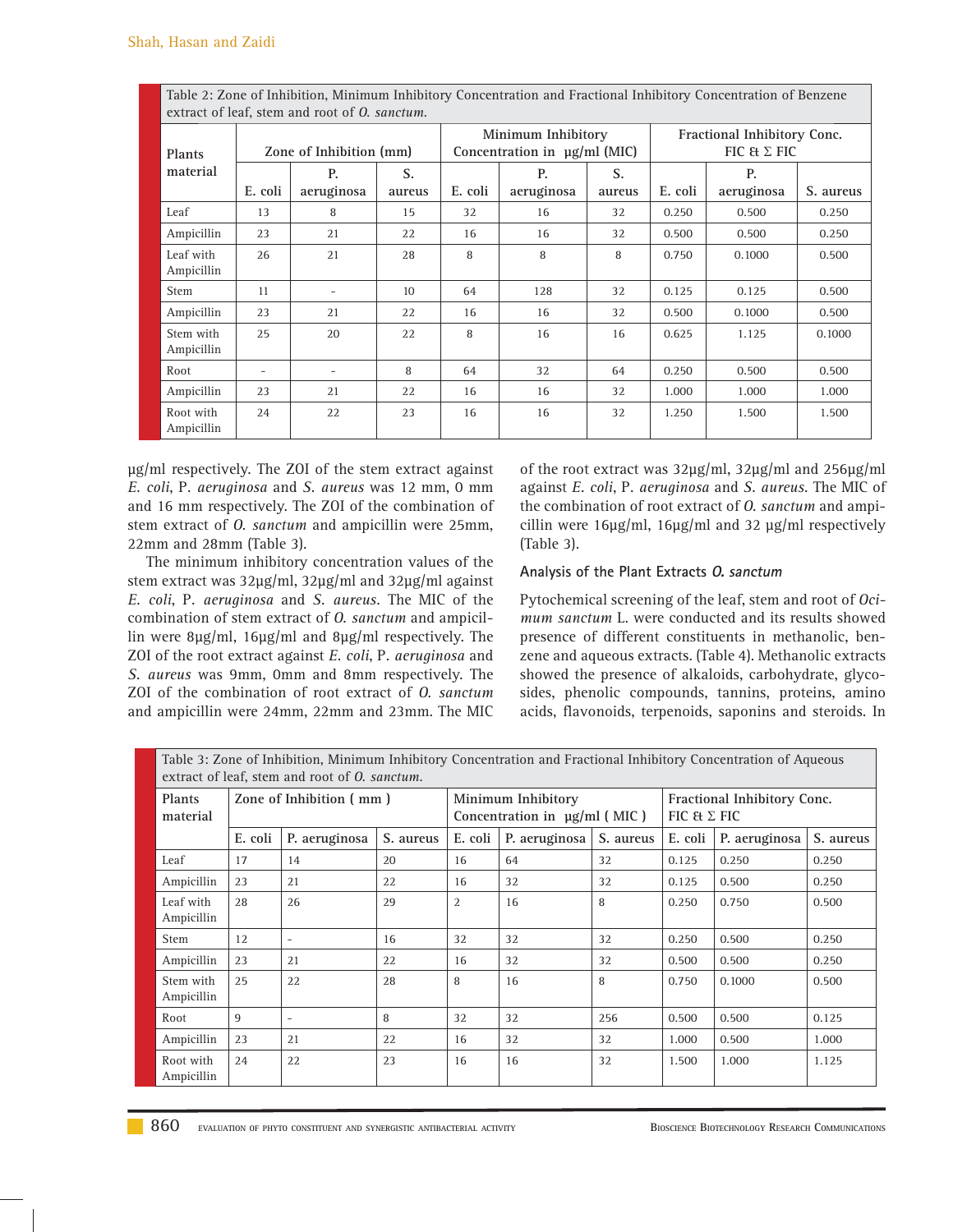| Table 4: Phytochemical constituents present in methanolic, benzene and aqueous extracts of leaf, stem and root of<br>0. sanctum. |           |                          |                          |                          |             |                          |                          |                          |         |  |
|----------------------------------------------------------------------------------------------------------------------------------|-----------|--------------------------|--------------------------|--------------------------|-------------|--------------------------|--------------------------|--------------------------|---------|--|
| Plant                                                                                                                            |           | Leaf                     |                          |                          | <b>Stem</b> |                          | Root                     |                          |         |  |
| Constituents                                                                                                                     | Methanol  | Benzene                  | Aqueous                  | Methanol                 | Benzene     | Aqueous                  | Methanol                 | Benzene                  | Aqueous |  |
|                                                                                                                                  |           |                          |                          |                          |             |                          |                          |                          |         |  |
| Alkaloids                                                                                                                        | $+$       | ٠                        | $^{+}$                   | $+$                      |             | $\overline{\phantom{a}}$ | $+$                      |                          | $+$     |  |
| Carbohydrates<br>Glycosides                                                                                                      | $+$       | $+$                      | $^{+}$                   | $+$                      | $+$         | $\ddot{}$                | $+$                      |                          | $+$     |  |
| Phenolics<br>compounds<br>Tannins                                                                                                | $\ddot{}$ |                          | $^{+}$                   | $\overline{\phantom{0}}$ |             |                          |                          |                          |         |  |
| Proteins<br>Amino acids                                                                                                          | $\ddot{}$ | $+$                      | $^{+}$                   | $\ddot{}$                | $\ddot{}$   | $\ddot{}$                |                          |                          | $+$     |  |
| Flavonoids                                                                                                                       | $+$       |                          | $^{+}$                   | -                        |             | $\overline{\phantom{a}}$ |                          |                          |         |  |
| Terpenoids                                                                                                                       | $+$       |                          | $^{+}$                   | -                        |             | $\overline{\phantom{m}}$ | $+$                      |                          | $+$     |  |
| Saponins                                                                                                                         | $+$       | ٠                        |                          | $+$                      |             | $\ddot{}$                | $^{+}$                   |                          | $+$     |  |
| Phlobatannins                                                                                                                    | ۰         | $\overline{\phantom{a}}$ | $\overline{\phantom{0}}$ | ۰                        |             | $\overline{\phantom{a}}$ | $\overline{\phantom{0}}$ | $\overline{\phantom{a}}$ | ۰       |  |
| Steroids                                                                                                                         | $\ddot{}$ | $\overline{\phantom{a}}$ | $\overline{\phantom{0}}$ | $\ddot{}$                |             |                          | $^{+}$                   |                          |         |  |

benzene extract carbohydrate, glycosides, phenols, tannins, proteins and amino acids were present. In aqueous extract along with above components terpenoids and saponins were also present. Stem extract of *O. sanctum* in methanol showed presence of alkaloids, phenols, tannins, flavonoids, terpenoids, saponins and phlobatannin while extraction with benzene solvent showed presence of flavonoids only. In aqueous extract phenols, tannins, flavonoids, terpenoids, saponins and phlobatannins were present. Methanolic extracts of root showed the presence of the different phytochemical constituents viz. alkaloids, carbohydrates, glycosides, phenols, tannins, saponins, phlobatannins and steroids. Extraction with benzene showed presence of carbohydrate, glycosides, phenols and tannins. Aqueous extracts of the roots showed the presence of alkaloids, carbohydrates, glycosides, phenols, taninns,saponins and phlobatanins (Table 4).

#### **DISCUSSION**

In this study, we attempted to obtain information on the antimicrobial efficacy of *Ocimum sanc*, particularly against pathogens namely *E. coli*, *S. aureus* and *P. aeruginosa,* as these microbes are more commonly associated with initiation and progression of various pathogenic diseases, especially aggressive periodontitis. Synergism was found when methanolic extract of leaves of *Ocimum sanctum* was used in combination with antibiotic ampicillin against *E. coli*, *S. aureus* and *P. aeruginosa* bacterial species ( FICI  $\leq$  0.5 ). The results showed that ocimum leaves extract showed good inhibition against the bacterial strains. This observed antimicrobial activ-

ity could be explained by the fact that plant extract may attach to the surface of the cell membrane disturbing permeability and respiration functions of the cell. The interaction of plant extract with microbial cytoplasmic components and nucleic acids can inhibit the respiratory chain enzymes and interferes with the membrane permeability limiting the development of bacteria. It is also possible that extract not only interact with the surface of membrane but can also penetrate inside the bacteria. The synergistic antibacterial activity ( $FICI \leq 0.5$ ) was observed with combination of methanolic extract of stem of *Ocimum sanctum* with ampicillin showed partial synergistic antibacterial activity (FICI =  $0.5 - 1.0$ ). Methanolic extract of root of *Ocimum sanctum* when used in combination with antibiotic ampicillin, against *E. coli* , *S. aureus* and *P. aeruginosa* showed indifferent antibacterial activity (FICI =  $1.0 - 4.0$ ).

Our findings are in agreement with Mishra and Mishra, (2011) who studied antibacterial activity of the aqueous, alcoholic, chloroform extract and oil obtained from leaves of *Ocimum sanctum* against *E.coli, P.aeruginosa, S. typhimurium* and *S.aureus*. Extract obtained from *Ocimum sanctum* were observed equally effective against pathogenic gram positive and gram negative bacteria. Benzene extract of leaves of *Ocimum sanctum* when used in combination with antibiotic ampicillin against *E. coli*, *S. aureus* and *P. aeruginosa* showed partial synergistic antibacterial activity (FICI = 0.5-1.0). Benzene extract of stems of *Ocimum sanctum* when used in combination with antibiotic ampicillin, against *E. coli* , *S. aureus* and *P. aeruginosa* showed partial synergistic antibacterial activity and indifferent antibacterial activity (FICI =  $0.5 - 4.0$ ). Benzene extract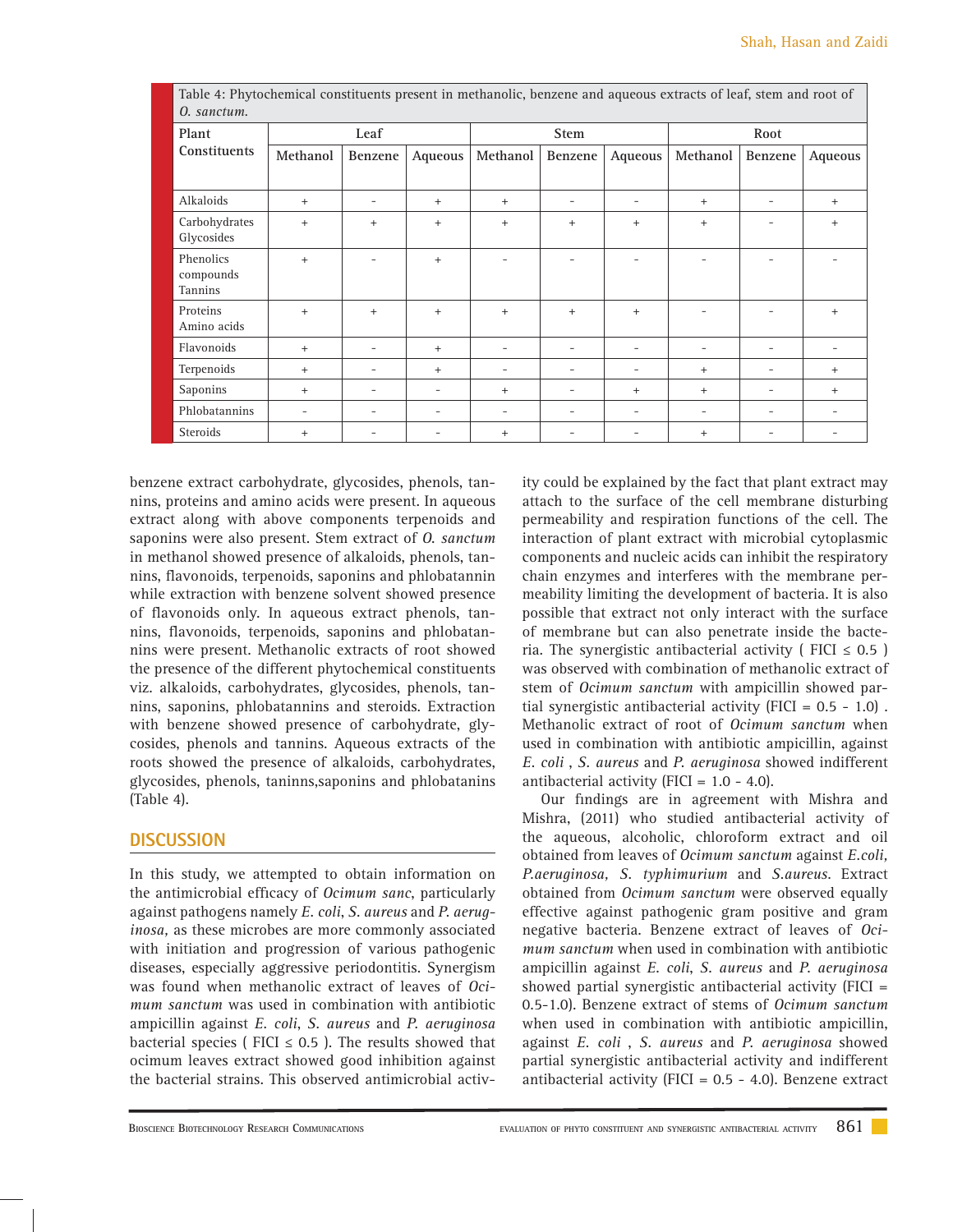of roots of *Ocimum sanctum* when used in combination with antibiotic ampicillin against *E. coli* , *S. aureus* and *P. aeruginosa* showed indifferent antibacterial activity (FICI = 1.0 - 4.0) These results are broadly similar to those of studies that used disk diffusion or optical density reduction methods; however, there are differences in reported activity toward Gram positive and Gram negative bacteria, ( Helen et al 2011; Poole et al 2011 and Hanaa et al 2016).

The synergistic antibacterial activity (FICI  $\leq$  0.5) was observed with combination of aqueous extract of leaves of *Ocimum sanctum* with ampicillin. Aqueous extract of stems of *Ocimum sanctum* when used in combination with antibiotic ampicillin against *E. coli*, *S. aureus* and *P. aeruginosa* showed partial synergistic antibacterial activity and indifferent antibacterial activity (FICI = 0.5 - 4.0). Aqueous extract of roots of *Ocimum sanctum* when used in combination with antibiotic ampicillin against *E. coli*, *S. aureus* and *P. aeruginosa* showed indifferent antibacterial activity (FICI =  $1.0 - 4.0$ ). This is in agreement with many literatures reporting of differences in the activities of extracts obtained from the same morphological part of a plant using different solvents.

Similar findings have been reported by Ahmad and Aqil, (2007) who found synergistic interaction between crude extracts of Indian medicinal plants and antibiotics against extended spectrum  $\beta$  lactamase producing multidrug-resistant enteric bacteria. Similar observation was found by Sajjanshetty *et al.,* (2016) who reported the antimicrobial efficacy of *Ocimum sanctum* leaf extract on periodontal pathogens it was observed *Ocimum sanctum* i extracts showed antimicrobial activity against *A. actinomycetemcomitans*, similar to doxycycline with similar inhibition zones (*P* > 0.05). *P. gingivalis* and *P. intermedia*, however, exhibited resistance to Tulsi extract that showed significantly smaller inhibition zones ( $P < 0.05$ ).

Methanolic extracts of the leaf showed the presence of alkaloids, carbohydrate, glycosides, phenolic compounds, tannins, proteins, amino acids, flavonoids, terpenoids, saponins and steroids. In benzene extract carbohydrate, glycosides, phenols, tannins, proteins and amino acids were present. In aqueous extract along with above components terpenoids and saponins were also present. Phytochemical constituents such as steroids, alkaloids, flavonoids, tannins, phenol, and several other aromatic compounds are secondary metabolites of plants that serve a defense mechanism against prediction by many microorganisms, insects and other herbivores (Bonjar *et al.,* 2004). These secondary metabolites exert antimicrobial activity through different mechanisms. Secondary metabolite alkaloids are one of the largest groups of phytochemicals in plants found in all of extract of *Ocimum sanctum*. One of the most common biological properties of alkaloids is their toxicity against cells of foreign organisms like bacteria, tannins have been found to form irreversible complexes with prolinerich protein resulting in the inhibition of cell protein synthesis (Sibanda and Okoh 2007).

Stem extract of *O. sanctum* in methanol showed presence of phenols, tannins, flavonoids, terpenoids, saponins and phlobatannins while extraction with benzene solvent showed presence of flavonoids only. In aqueous extract phenols, tannins, flavonoids, terpenoids, saponins and phlobatannins were present. Methanolic extracts of root showed the presence of the different phytochemical constituents viz. Alkaloids, carbohydrates , glycosides, phenols, tannins, saponins, phlobatannins and steroids. Extraction with benzene showed presence of carbohydrate, glycosides, phenols and tannins. Aqueous extracts of the roots showed the presence of alkaloids, carbohydrates, glycosides, phenols , tannins , saponins and phlobatannins .Eugenol (l-hydroxy-2-methoxy-4-allylbenzene) the active constituent present in *O. sanctum,* is mainly responsible for the therapeutic potential of the plant (Prakash and Gupta, 2005) and the other important constituents include carvacrol, linalool, methyl eugenol , caryophyllene , methyl chavicol and ursolic acid as lead compounds in the composition of *O. sanctum*, (Mohan et al., 2011).

As *Ocimum* is widespread in India, it can be recommended as an easily available and renewal source of antimicrobial agent instead of synthetic chemicals. The present findings indicate that *Ocimum* possesses compounds with antimicrobial properties against pathogenic microorganisms. It is quit safer to use as an herbal medicine as compare to chemically synthesized drug. *Prostanthera* species, like many other australian plants, have been shown to have essential oils with potent antimicrobial activity. Essential oils from the desert species *P. centralis* have been shown to be effective against gram-positive bacteria with MICs against *S. aureus* of approximately 0.1 mg/ml (Collins *et al.,* 2014).

On the other hand, streptomycin sulfate and chloramphenicol used as positive controls showed strong antibacterial activities against both Gram-positive and Gram-negative bacteria like as the results of previous studies (Khan *et al.,* 2014). All the plants parts were extracted with methanol, benzene and aqueous because these considered as the best solvent for the extraction of antimicrobial substances and may contain diverse chemical compounds with biological activity (Robles *et al.,* 2013; Tekwu *et al.,* 2012). The alcoholic extract has greater effect as compared to Benzene and aqueous extract which may be due to the fact that alcohol is comparatively a better solvent as compared with water and benzene for extraction of phytochemical (Levy and Marshall*,* 2004). Plants antimicrobials have been found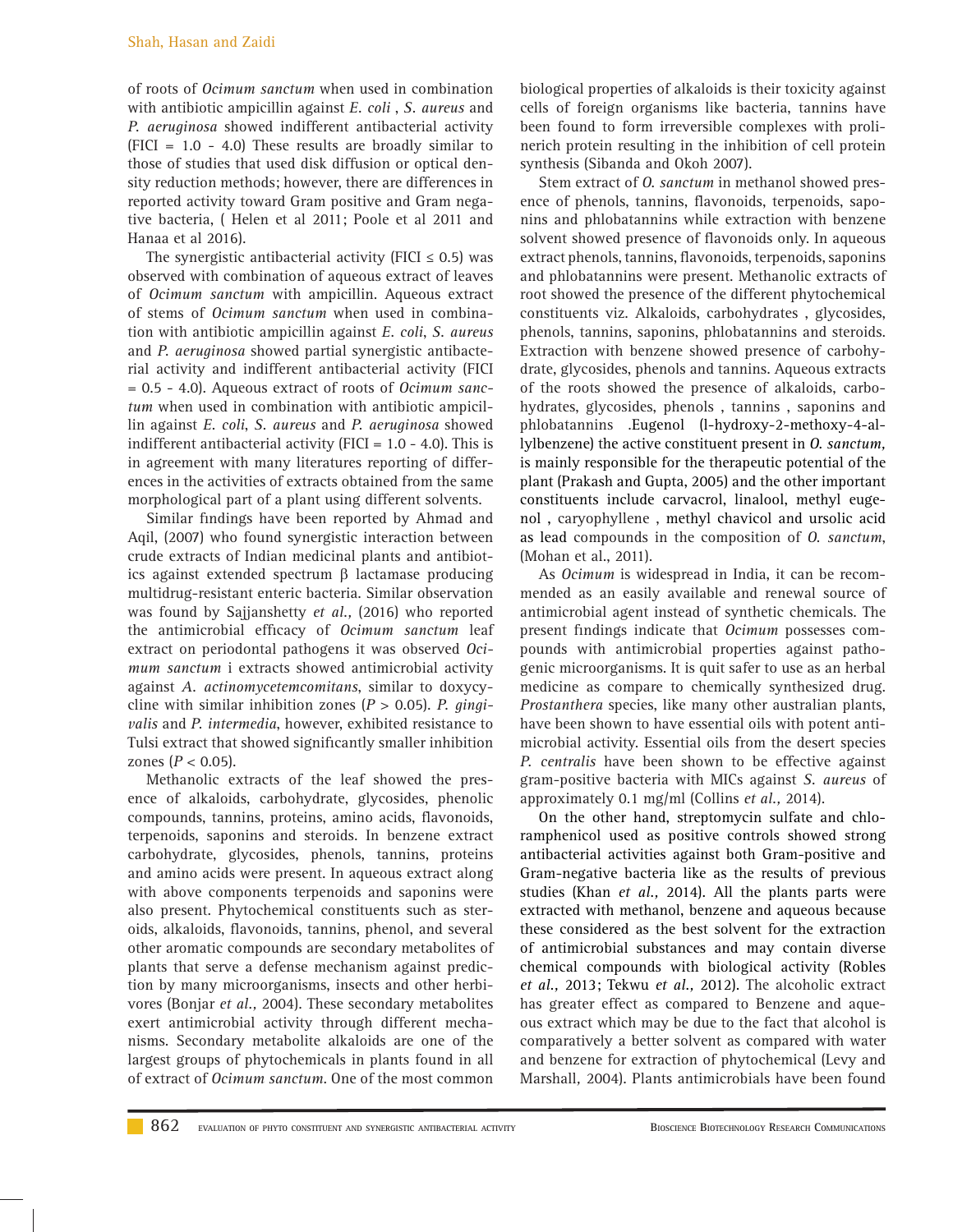to be synergistic enhancer in that they have little antimicrobial property alone but when they are taken concurrently with standard drug enhances the effect of antibiotics (Chanda and Rakholiya 2011).

#### **CONCLUSION**

In ancient and modern era, aerial parts of herbs have been generally used for the cure of crucial health care and variety of ailment across the world depends on geographical cultivation. Leaves of *O. sanctum* play a vital role in health care system due to containing of certain phytochemical. Overall results of current study reflect that highest antimicrobial activities were determined against *Escherichia coli*, *Pseudomonas aeruginosa* and *Staphylococcus aureus*. Among selected studied medicinal plant material, *O. sanctum* leaf showed more antibacterial activity.

#### **ACKNOWLEDGEMENTS**

The authors are grateful to Saifia College of Science Bhopal, for providing laboratory facilities and for granting financial assistance to carry out this work, and Principal and Secretary, Saifia College of Science, Bhopal, for encouragement.

#### **REFERENCES**

Ahmad, I., Aqil, F. (2007) In vitro efficacy of bioactive extracts of 15 medicinal plants against ESbetaL-producing multidrugresistant enteric bacteria. Microbiol. Res.162 (3);264-75.

Bauer, R., Kirby, M., Sherris, J., Turck, M. (1996). Antibiotic susceptibility testing by standard disk diffusion method. Am. J. Clin. Pathology. 45; 493-496.

Bonjar, G., Nik, A., Aghighi, S. (2004). J. Biological Sci.4; 405–412.

Chanda, S., Rakholiya, K. (2011). Combination therapy: Synergism between natural plant extracts and antibiotics against infectious diseases. A. Méndez-Vilas (Ed.).

Collins. TL., Jones, GL., Sadgrove, N.J. (2014) Volatiles from the Rare Australian Desert Plant *Prostanthera centralis* B. J. Conn (Lamiaceae): Chemical Composition and Antimicrobial Activity. Agriculture. 4(4);308-16.

Gupta, SK., Prakash, J., Srivastava, S. (2002). Validation of traditional claim of Tulsi, *Ocimum sanctum Linn* as a medicinal plant. Ind. J. Exp. Biol. 40;765-73.

Hanaa, A., Yamani-Edwin, C., Pang-Nitin, M., and Margaret, A. (2016). Deighton Antimicrobial Activity of Tulsi (*Ocimum*  tenuiflorum) Essential Oil and Their Major Constituents against Three Species of Bacteria. Front Microbiol. 7;681.

Harborne, J.B. (1973). Phytochemicals Methods. Chapman and Hall Ltd., London, 49-188.

Helen, MP., Raju, V., Gomathy, SK., Nizzy, SK., Sree, SJ. (2011). Essential oil analysis in *Ocimum* sps. Herbal Technol. Industr*y* 8; 12–15.

Himal, P., Nisha, S., Jyoti, S., Anupa, K., Mansoor, S., Panna, T. (2008). Phytochemical and Antimicrobial Evaluations of some medicinal plants of Nepal. J. Sci, Eng Technol. 1(5);49-54.

Jiang, B., Mantri, N., Hu, Y., Lu, J., Jiang, W., Lu, H. (2015). Evaluation of bioactive compounds of black mulberry juice after thermal, microwave, ultrasonic processing, and storage at different temperatures. Food Sci. Technol. Int. 21(5);392-9.

Khan, N., Abbasi, AM., Dastagir, G., Nazir, A., Shah, GM., Shah, M.M. (2014). Ethnobotanical and antimicrobial study of some selected medicinal plants used in Khyber Pakhtunkhwa (KPK) as potential source to cure infectious diseases. BMC Complement Altern. Med. 14;122.

Kokate, C. (1991). Practical Pharmacognosy*.* Vallabh Prakashan, New Delhi. 107-111.

Levy, S., Marshall, B. (2004). Antibacterial resistance worldwide: causes, challenges and responses. Nat. Med. 10;122-127.

Mandave, P., Pawar, P., Ranjekar, P., Mantri, N., Kuvalekar, A. (2014). Comprehensive evaluation of in vitro antioxidant activity, total phenols and chemical profiles of two commercially important strawberry varieties*.* Sci. Hortic. 172; 124–134.

Mishra, P., Mishra, S. (2011). Study of antibacterial activity of *Ocimum sanctum* extract against Gram Positive and Gram negative bacteria. American J. Food Tech. 6;336 - 341*.*

Mohan, L., Amberkar, M., Kumari, M. (2011). *Ocimum sanctum* linn (Tulsi - An overview . Int. J. Pharm*.* Sci Rev. Res. 7;51-53.

Poole, K.(2011) Pseudomonas aeruginosa: resistance to the max. Front Microbiol.2;65.

Prakash, P., Gupta, N. (2005). Therapeutic uses of *Ocimum sanctum* linn (Tulsi) with a note on eugenol and its pharmacological actions : A short review. Ind.J. Physiol. Pharmacol.49;125-131.

Rakholiya, K., Kaneria, M., Chanda, S. (2015). In vitro assessment of novel antimicrobials from methanol extracts of mature seed kernel and leaf of *Magnifera indica* L. for inhibition of Pseudomonas spp. and their synergistic potential. Am. J. Drug Discovery Development*.* 5(1);13-23.

Robles-Zepeda, RE., Coronado-Aceves, EW., Velazquez-Contreras, CA., Ruiz-Bustos, E., Navarro-Navarro, M., Garibay-Escobar, A. (2013). *In vitro* anti-mycobacterial activity of nine medicinal plants used by ethnic groups in Sonora, Mexico. BMC Complement Altern Med. 13;329.

Mallikarjun, S., Rao, A., Rajesh, G., Shenoy, R., Mithun P. (2016). Antimicrobial efficacy of Tulsi leaf (Ocimum sanctum) extract on periodontal pathogens: An *in vitro* study J. Ind. Soc. Periodontol. 20(2);145-150.

Sarah, M., Wigmore, M., Naiker, D,, Bean, C. (2016). Antimicrobial Activity of Extracts from Native Plants of Temperate. Australia Pharmacogn. Commn. 6(2);80-84.

Sibanda, T., Okoh, AI. (2007). The challenges of overcoming antibiotic resistance: Plant extracts as potential sources of